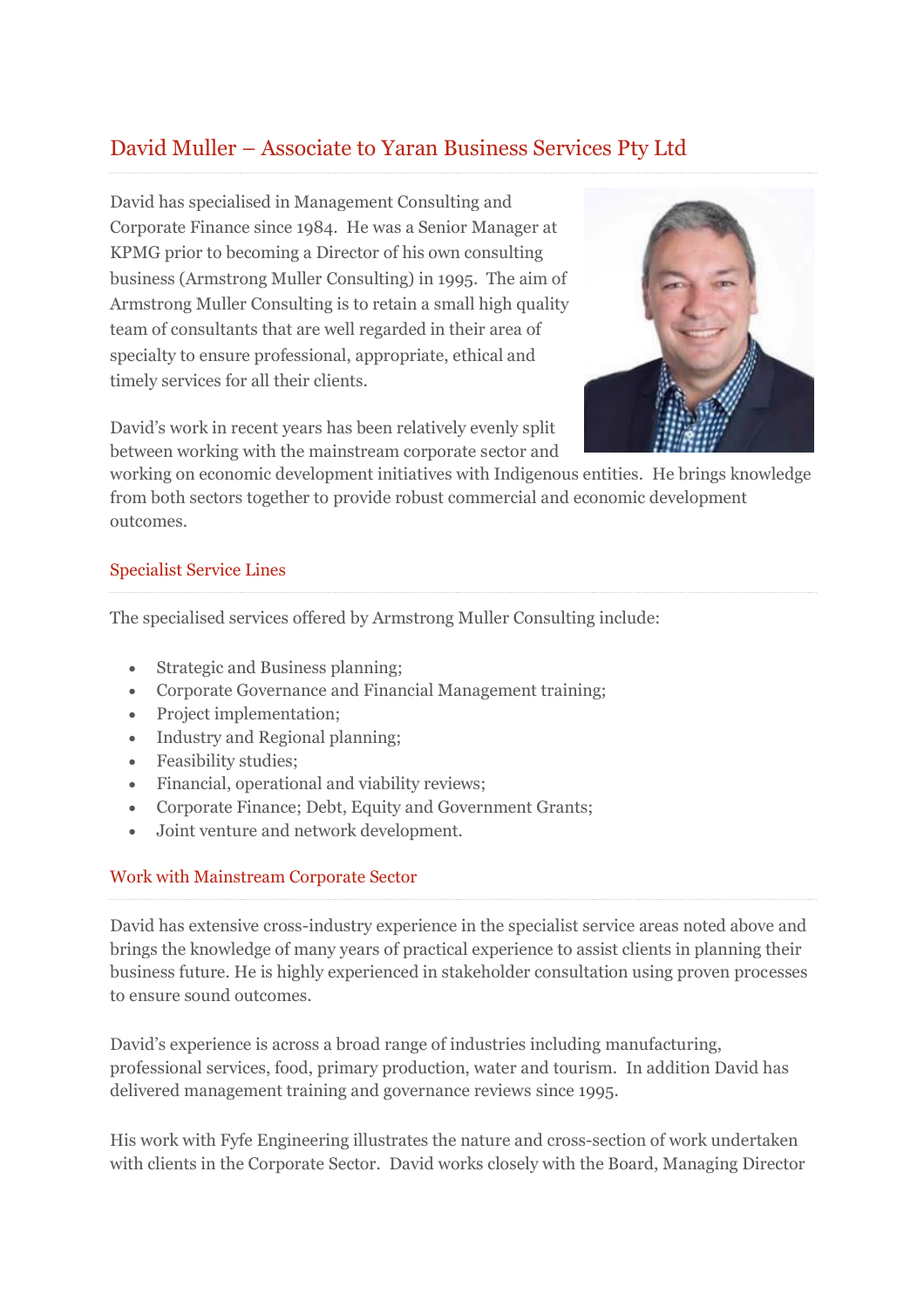and Senior Management and has undertaken a high level of consultation across the Group. He is shown as a member of the Fyfe Advisory Group.

Fyfe Engineering has been an anchor client of David's since he helped Fyfe prepare their initial business plan in 2002 when the business had some 50 staff and turnover in the order of \$6 million per annum.

Fyfe Engineering has enjoyed considerable growth in the last 10 years, to the extent that it now has Operations in South Australia, Queensland, Northern Territory and Western Australia; Turnover in excess of \$75 million and over 500 employees.

David has assisted Fyfe Engineering in various projects over the last 10 years including:

- Preparation of initial strategic plan and subsequent updates:
- Preparation of initial business development plan and subsequent updates;
- Preparation of initial operational plan for each business unit and subsequent updates;
- Preparation of succession plan for shareholder, director and management succession;
- Merger and acquisition activity from concept development, helping to frame the transaction and assisting with transition and business integration;
- Business improvement.

# Work with Indigenous Entities

David has worked with Indigenous entities since 1995. Initially he was involved in consultancy work related to the Indigenous Arts industry. However, work undertaken since 1999 has had a much broader focus.

## Work History

- 1982 1985 Auditor with Peat Marwick Mitchell (antecedent firm to KPMG)
- $\cdot$  1985 1986 Tax Accountant with Priestley and Morris
- 1986 1995 Senior Manager; Corporate Finance with KPMG
- 1995 onwards Director own Firm including Armstrong Muller Consulting; Anderson Muller Consulting and BDO Consulting (SA)

## Qualifications, Professional Memberships and Accreditations

- Bachelor of Accounting. University of SA
- Fellow of the Institute of Chartered Accountants in Australia
- Fellow of Financial Services Institute of Australia
- Panel member with a number of government departments including Enterprise Connect, Department of Employment Education and Workplace Relations, Indigenous Business Australia (IBA), FaHCSIA
- Panel Member for the Torres Strait Regional Authority Commercial and Business advisory panel 2015.